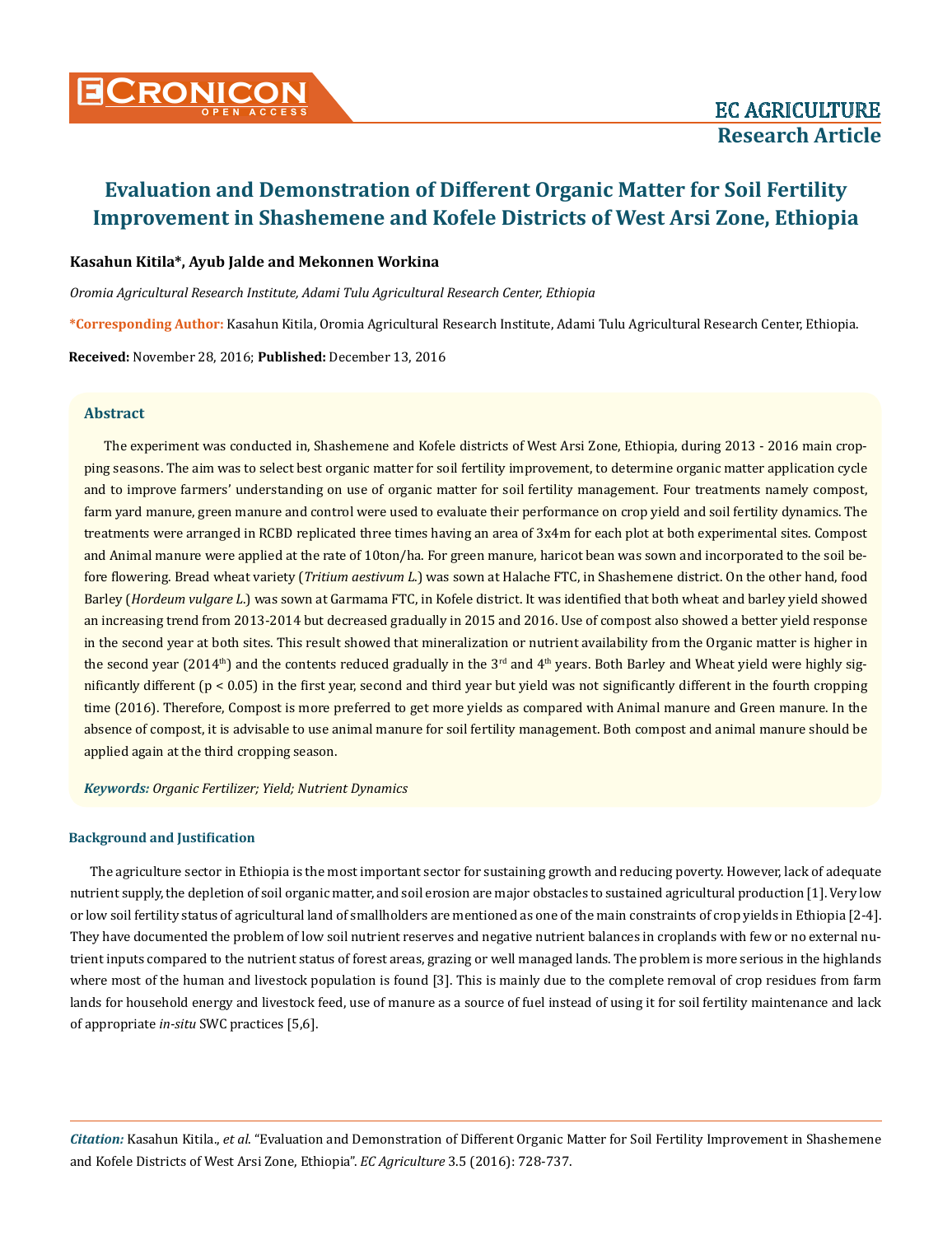729

Continuous uses of inorganic fertilizers lead to deterioration of soil chemical and physical properties, biological activities and thus in general it affects soil health [7]. Nutrients supplied exclusively through chemical sources lead to unsustainable land productivity over the years [7,8]. Furthermore, the price of inorganic fertilizers is increasing and becoming unaffordable for resource-poor smallholder farmers. The negative impacts of chemical fertilizers and their high prices have prompted the interest in the use of organic fertilizers as source of nutrients.

Thus, the mitigation of soil fertility depletion is currently a pressing issue and major national concern. Organic fertilizer application has been reported to improve crop growth by supplying plant nutrients including macro and micro-nutrients as well as improving soil physical, chemical, and biological properties thereby provide a better environment for root development by improving the soil structure [9]. Nutrients contained in organic fertilizers are released more slowly and are stored for a longer time in the soil ensuring longer residual effects, improved root development and higher crop yields [10].

Organic fertilizers are usually applied at higher rates, relative to inorganic fertilizers. When applied at higher rates, they give residual effects on the growth and yield of succeeding crops [11]. Improvements of environmental conditions as well as the need to reduce cost of fertilizing crops are reasons for advocating use of organic materials [12].

Compost and animal manure had been used as a source of local fertilizer in the many developing countries across the globe for many centuries. Proper use of organic fertilizer is essential for both a production and environmental issues. However, best type of organic fertilizer, its application rate and frequency of application are not identified. As a result, too low applications can lead to nutrient deficiency and low yields. On the other hand, too high a rate can lead to nitrate leaching, phosphorus runoff, accelerated eutrophication of lakes, and excessive vegetative growth of some crops. Selection of Economically and environmentally sound organic fertilizer is also equally important in the implementation and management of organic agriculture. Thus, understanding how to manage and use of organic fertilizer is important to improve agricultural production and productivity of the land. One of the contributing factors to low yield generally in Ethiopia and particularly in the study areas was the inadequate agronomic management practices specifically, inadequate and inappropriate application of fertilizer and organic matter by farmers. Therefore, this project was designed to achieve the following objectives:

Objectives of the project:

- $\triangleright$  To select best organic matter for soil fertility improvement
- $\triangleright$  To determine organic matter application cycle
- $\triangleright$  To improve farmers' understanding on use of organic matter for soil fertility management

#### **Materials and Methods**

#### **Description of study area**

The experiment was conducted in two districts namely, Shashemene and Kofele of West Arsi Zone, Ethiopia, during 2013-2016 main cropping seasons. Shashemene and Kofele districts are located at 38° 56′ N, 7° 23′ E, 2002 m.a.s.l. and 39° 05′ N, 7° 15′ E, 2350 m.a.s.l., respectively. The rainfall pattern of these areas is characterized by bimodal distribution with small rainy season belg (March-June) and main rainy seasons Meher (July-November). The annual total rainfall was 1520 mm at Shashemene and 1767 mm at Kofele with respective mean annual temperature of 19.7 and 14.7° C respectively.

This activity was conducted at Halache FTC sites in Shashemene. As far as soil type is concerned, the dominant soil unit of Shashemene district is andisol. Texturally, the soils of the area are classified as sandy loam. Wheat, Barley, potato, maize and teff are the major crops produced in this district.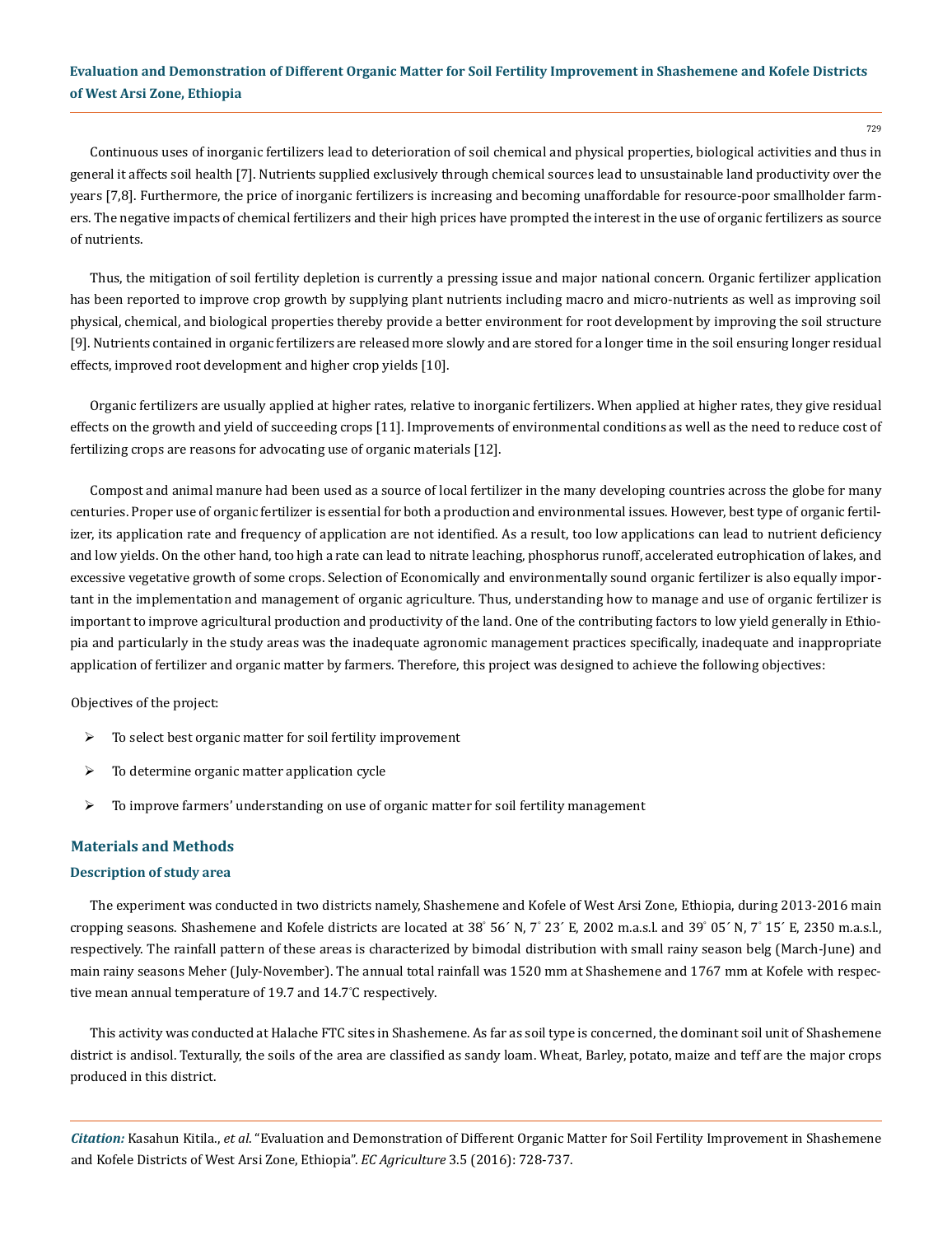730

In Kofele district, the experiment was conducted at Garmama FTC. Texturally, the soils of the area is classified as clay loam. Barley, wheat, potato, and cabbage are the major crops produced in this district.



#### **Treatments and Experimental Design**

The experiment was restricted on the application of organic matter (compost, Animal manure, green manure) and control (with no organic matter application) to evaluate their effect on soil fertility status and crop production. The experiment was laid out in Randomized Complete Block Design (RCBD) having 3 replications. The net plot size was 3 x 4 m (12 m<sup>2</sup>) with 50 cm row spacing and a total of 12 plots at each experimental site.

Both compost and Animal manure are applied to the maximum rate of 10ton/ha based on the recommendation given by FAO, 1998 which is 5 - 10 ton/ha for most of tropical soil. For green manure, haricot bean was sown on plots and incorporated to the soil at its flowering stage.

Bread wheat variety (*Tritium aestivum L*.) was sown at Halache FTC, in Shashemene district, to evaluate the treatments. This crop is selected due to its dominance crop in this district. On the other hand, food Barley (*Hordeum vulgare L*.) was sown at Garmama FTC, in Kofele district to evaluate the same treatment.

### **Statistical analysis**

One-way ANOVA was carried out to determine the differences among treatment groups. Microsoft Excel was used to produce graphs particularly to show the changes in trends of yield over years.

### **Result and Discussion**

#### **Effect of organic fertilizer on crop yield**

### **Effect of Organic fertilizer on Bread Wheat yield (***Tritium aestivum L***.) and food Barley (***Hordeum vulgare L***.)**

The result revealed that wheat yield was increased from 21-30kun/ha, 15-25kun/ha, and 17-20kun/ha by using compost, Animal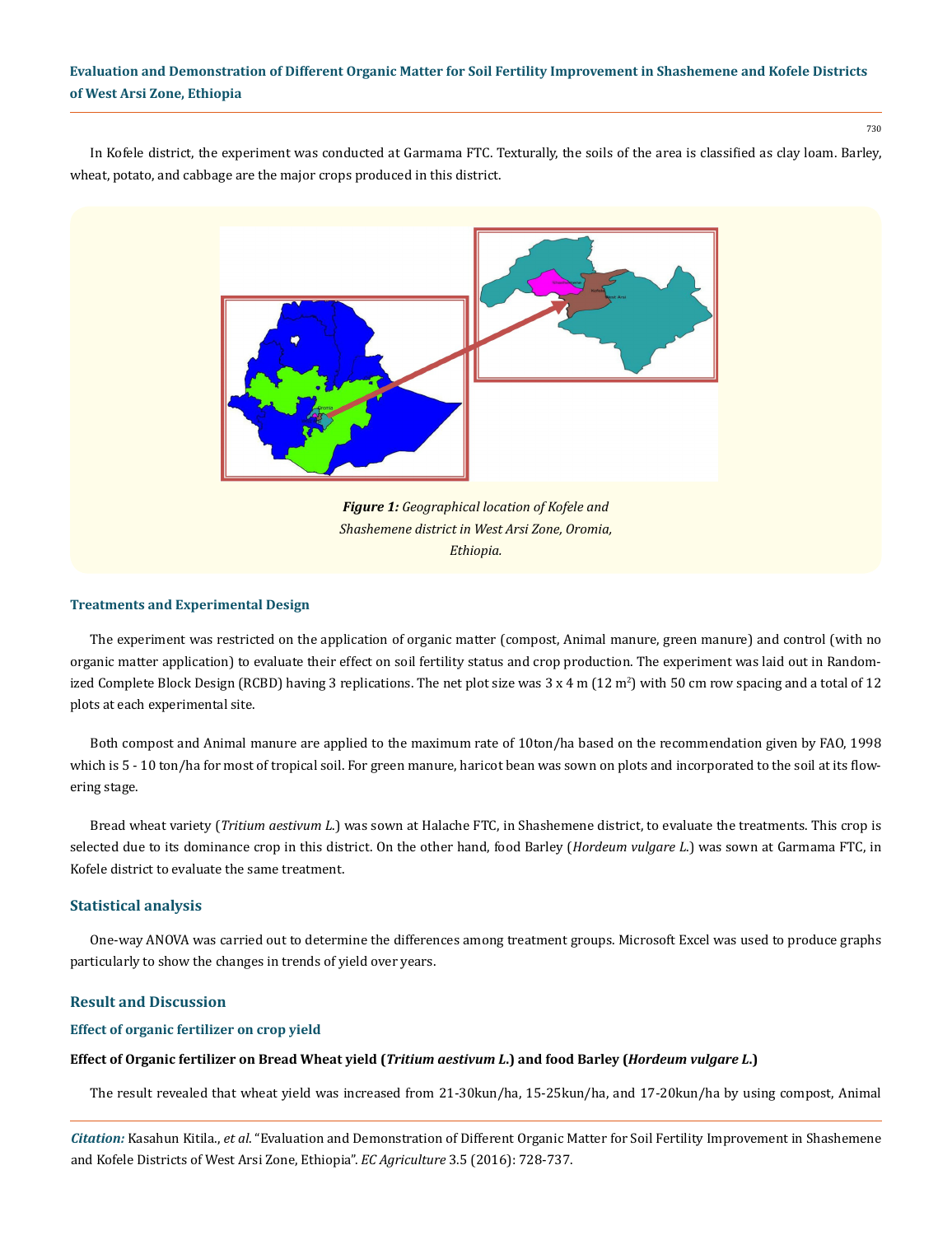731

manure, and green manure respectively from 2013 - 2014 but showed a decreasing trend from 2015 - 2016 cropping season (Figure 2). On the other hand, yield of barley was increased from 41-58kun/ha, 36-51kun/ha, and 26-40kun/ha by using compost, Animal manure, and green manure respectively from 2013 - 2014 but showed a decreasing trend from 2015-2016 cropping season (Figure 3). This is due to the fact that mineralization or nutrient availability from the Organic matter is higher in the second year and reduced gradually in the  $3<sup>rd</sup>$  and  $4<sup>th</sup>$  years (keeping other yield factors control). Use of compost showed better yield response in both crops as compared with the rest of treatments.



*Figure 2: Trends of wheat yield from 2013-2016.*



*Figure 3: Trends of barley yield from 2013-2016.*

On the other hand, Maximum wheat and barley yield was obtained in 2014. Crop yield was decreased gradually to the level of control in 2015<sup>th</sup> and 2016<sup>th</sup> cropping season. In using compost, both wheat and barley yield increased by 17kun/ha and 30kunt/ha respectively over the control in 2014 (at the second cropping season). This also indicated that nutrient availability for crop reached the maximum in the second year (2014). This result is also strongly agreed with the study by other authors indicating that nutrients contained in compost and FYM are released more slowly and are stored for a longer time in the soil, thereby ensuring a long residual effect, supporting better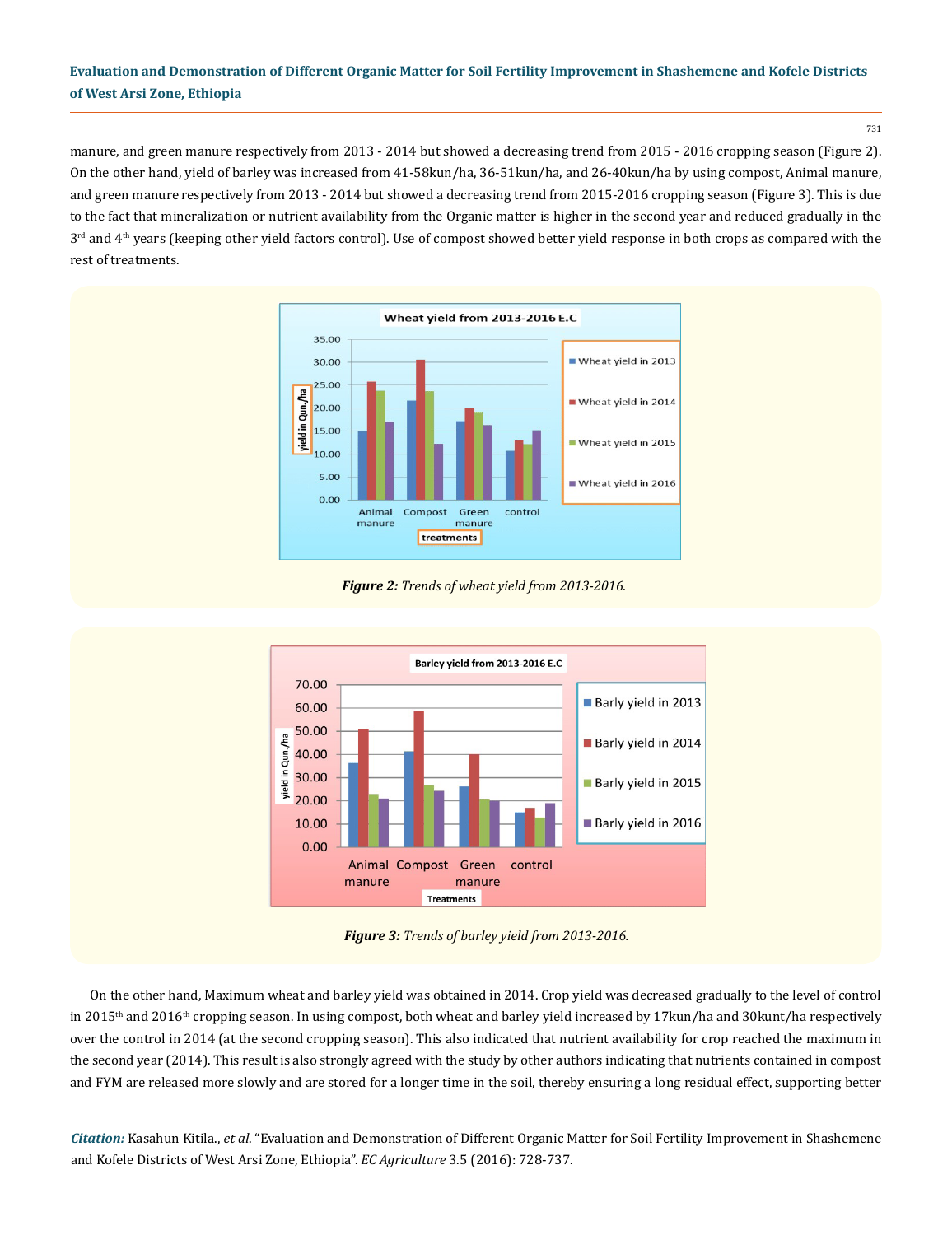root development, leading to higher crop yields even better than the yield of inorganic fertilizer [13]. The study also added, only a fraction of the N and other nutrients becomes available in the first year after compost application. A large part of the compost N needs to be mineralized, because more than 90% is bound to the organic N pool and 30 to 60% is present in humic acids. The characteristics of the compost influence this mineralization process including the C/N, the biodegradability of the compost, contents of cellulose, and lignin and environmental factors like soil texture, pH, and climate. Therefore, 30 to 35% of the total N content can be plant available in the first year of application and most of the N release will occur in the first two years after application [14,15].

In addition, crop yield response of the treatments are highly significantly different ( $p < 0.05$ ) in the first, second and third year but they are not significantly different at the fourth cropping season (Table 1 and 2). Other similar studies also showed that grain yield of wheat increased significantly with the use of organic material in the form of compost and FYM [16]. Their results indicated that plots which received 7ton/ha FYM and compost had significantly increased crop yield by 15ton/ha as compared with the control (with no organic matter application).

| <b>Duration</b>          | <b>Treatments</b> | <b>Mean yield</b>                   | Std.  | <b>Minimum yield</b> | <b>Maximum yield</b> |  |
|--------------------------|-------------------|-------------------------------------|-------|----------------------|----------------------|--|
| $(2013 - 2016)$          |                   | in Ku/ha                            | Dev.  | in Ku/ha             | in Ku/ha             |  |
| $1st$ Year (2013)        | Animal manure     | $15.00^{\text{eff}}$                | 2.00  | 13.00                | 17.00                |  |
|                          | Compost           | $21.67^{b\overline{c}\overline{d}}$ | 1.53  | 20.00                | 23.00                |  |
|                          | Green manure      | $17.17^{\overline{\text{def}}}$     | 0.76  | 16.50                | 18.00                |  |
|                          | Control           | $10.67^{8}$                         | 1.53  | 9.00                 | 12.00                |  |
| $2nd$ Year (2014)        | Animal manure     | $25.78^{\rm efg}$                   | 1.54  | 24.40                | 27.45                |  |
|                          | Compost           | 30.50 <sup>a</sup>                  | 0.50  | 30.00                | 31.00                |  |
|                          | Green manure      | $20.10^{\overline{cde}}$            | 1.39  | 18.50                | 21.00                |  |
|                          | Control           | $13.00^{\rm fg}$                    | 1.00  | 12.00                | 14.00                |  |
| $3^{rd}$ Year (2015)     | Animal manure     | $23.74^{b\bar{c}}$                  | 1.41  | 22.22                | 25.00                |  |
|                          | Compost           | $23.70^{bc}$                        | 11.40 | 11.11                | 33.33                |  |
|                          | Green manure      | $19.00^{\overline{cde}}$            | 1.00  | 18.00                | 20.00                |  |
|                          | Control           | $12.17^{\mathrm{fg}}$               | 0.76  | 11.50                | 13.00                |  |
| $4^{th}$ Year (2016)     | Animal manure     | $17.03^{\overline{\text{def}}}$     | 5.01  | 12.22                | 22.22                |  |
|                          | Compost           | $12.22^{\mathrm{fg}}$               | 1.11  | 11.11                | 13.33                |  |
|                          | Green manure      | $16.29^{\overline{\text{def}}}$     | 1.70  | 14.44                | 17.77                |  |
|                          | Control           | $15.18^{\rm eff}$                   | 1.70  | 13.33                | 16.66                |  |
| CV(%)                    |                   | 18.32                               |       |                      |                      |  |
| $\mathrm{LSD}_{_{0.05}}$ |                   | 5.58                                |       |                      |                      |  |
| P-value                  |                   | 0.0001                              |       |                      |                      |  |

*Table 1: Mean Comparison Wheat yield among the treatments across the experimental period.*

In using compost, both wheat and barley yield increased by 17kun/ha (76%) and 30kunt/ha (50%) respectively over the control in 2014 (at the second cropping season). The result of this experiment also agreed with the finding of Amanuliah and Maimoona [17] who reported that the use of FYM and Compost increased wheat yield and the lowest crop yield was recorded from the control treatment.

*Citation:* Kasahun Kitila., *et al*. "Evaluation and Demonstration of Different Organic Matter for Soil Fertility Improvement in Shashemene and Kofele Districts of West Arsi Zone, Ethiopia". *EC Agriculture* 3.5 (2016): 728-737.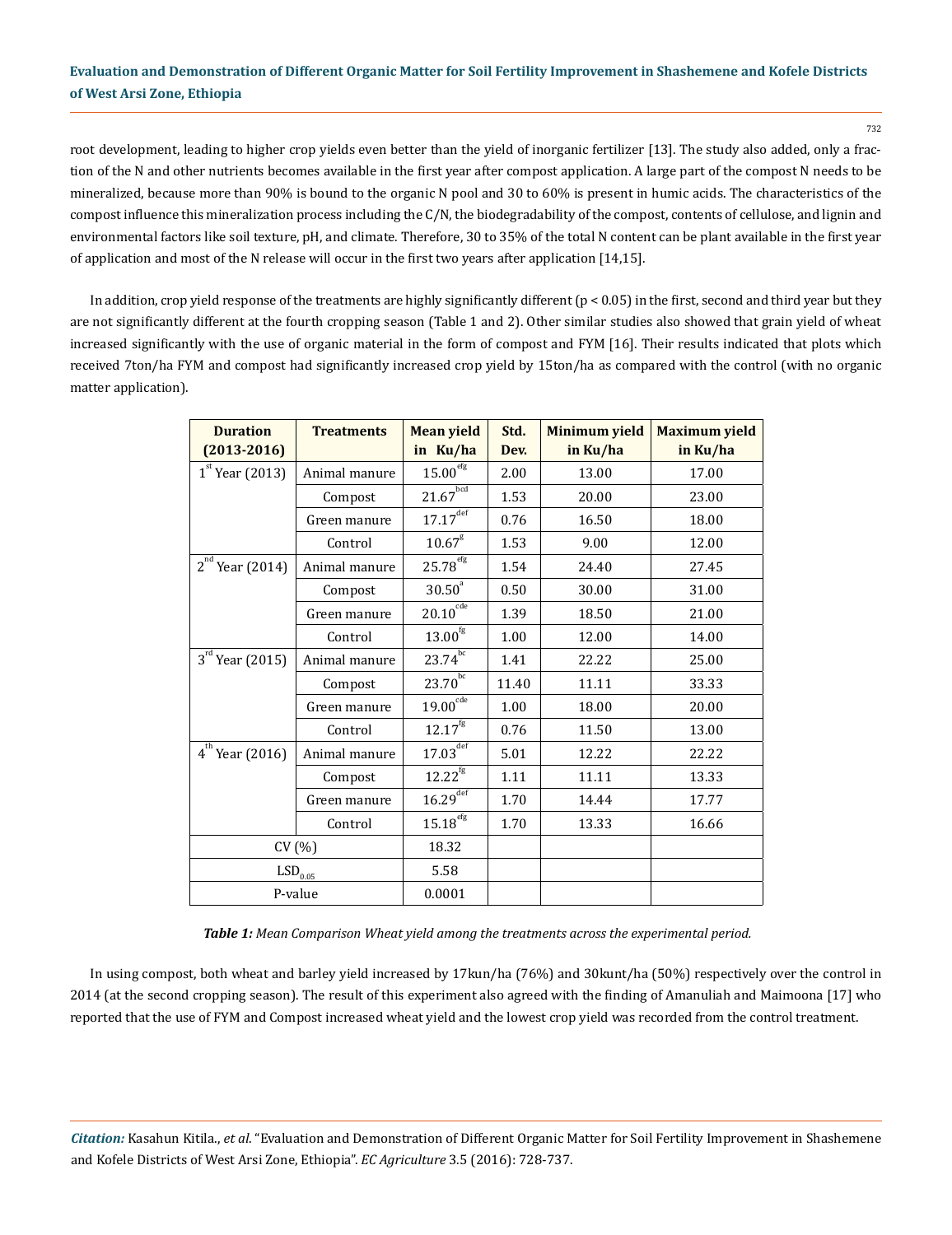| <b>Duration</b><br>$(2013 - 2016)$ | <b>Treatments</b> | Mean yield in<br>Ku/ha        | Std.<br>Dev. | <b>Minimum yield</b><br>in Ku/ha | <b>Maximum</b><br>yield in Ku/ha |  |
|------------------------------------|-------------------|-------------------------------|--------------|----------------------------------|----------------------------------|--|
| $1st$ Year (2013)                  | Animal manure     | $36.38^\circ$                 | 2.95         | 33.50                            | 39.40                            |  |
|                                    | Compost           | $41.40^\circ$                 | 3.52         | 38.50                            | 45.33                            |  |
|                                    | Green manure      | 26.22 <sup>d</sup>            | 4.22         | 21.66                            | 30.00                            |  |
|                                    | Control           | $15.00^{\rm fg}$              | 2.00         | 13.00                            | 17.00                            |  |
| $2^{nd}$<br>Year (2014)            | Animal manure     | 51.00 <sup>b</sup>            | 6.90         | 43.75                            | 57.50                            |  |
|                                    | Compost           | $58.75^{a}$                   | 7.60         | 50.00                            | 63.75                            |  |
|                                    | Green manure      | $40.11^\circ$                 | 6.22         | 33.75                            | 46.20                            |  |
|                                    | Control           | $17.00^{\rm efg}$             | 1.73         | 15.00                            | 18.00                            |  |
| $3^{rd}$ Year (2015)               | Animal manure     | $22.94^{\overline{ed}}$       | 2.08         | 20.83                            | 25.00                            |  |
|                                    | Compost           | $26.66$ <sup>d</sup>          | 4.72         | 23.00                            | 32.00                            |  |
|                                    | Green manure      | $20.66^{\overline{\rm{edf}}}$ | 1.15         | 20.00                            | 22.00                            |  |
|                                    | Control           | 12.83 <sup>g</sup>            | 1.25         | 11.50                            | 14.00                            |  |
| $4^{th}$ Year (2016)               | Animal manure     | $19.66^{eF}$                  | 0.57         | 19.00                            | 20.00                            |  |
|                                    | Compost           | $20.66^{\overline{\rm{edf}}}$ | 0.57         | 20.00                            | 21.00                            |  |
|                                    | Green manure      | $20.00^{\overline{ef}}$       | 1.00         | 19.00                            | 21.00                            |  |
|                                    | Control           | $19.00_{\text{eff}}$          | 1.00         | 18.00                            | 20.00                            |  |
| CV(%)                              |                   | 13.31                         |              |                                  |                                  |  |
| $\mathrm{LSD}_{0.\underline{05}}$  |                   | 6.20                          |              |                                  |                                  |  |
| P-value                            |                   | 0.001                         |              |                                  |                                  |  |

*Table 2: Mean Comparison Barley yield among the treatments across the experimental period.*

This study also showed that application of compost and FYM increase crop yield to 65.63% over the control treatment. This might be due to the increased rate of FYM which might have attributed to the increased availability of NPK, improvement of soil water holding capacity. Also in agreement with this result, Ofosu and Leitch [18] reported that crop yield of spring barley increased with organic manure application as compared to inorganic fertilizer alone.

In addition, Getachew [19] reported that the use of organic manures in combination with mineral fertilizers maximized crop yield than the application of inorganic fertilizers alone. More specifically, Tittarelli., *et al*. [20] pointed out that the simplest method of examining the agronomic value of stabilized organic materials is the calculation both of organic matter supply and plant nutrients. The slow release of these nutrients is responsible for the increase in crop yields in the subsequent years.

Compost application significantly improved yield of wheat and Barley compared to other treatments. The observed increase in yield with application of compost compared to other treatments demonstrates that compost contributes to a better crop production. Farmers would therefore benefit of using compost as an alternative for the expensive inorganic fertilizers or the use of no inputs.

### **Effect of organic fertilizers on Soil nutrient dynamics**

Soil Samples were collected to the depth of 20 cm every year starting from the first year of application (2013) to the last experimental period (2014) from both experimental sites and analyzed for major soil nutrient contents. Accordingly, soil samples were analyzed for total N, available P, K and soil organic matter content. It was identified that soil macro nutrient such as total nitrogen, available phospho-

*Citation:* Kasahun Kitila., *et al*. "Evaluation and Demonstration of Different Organic Matter for Soil Fertility Improvement in Shashemene and Kofele Districts of West Arsi Zone, Ethiopia". *EC Agriculture* 3.5 (2016): 728-737.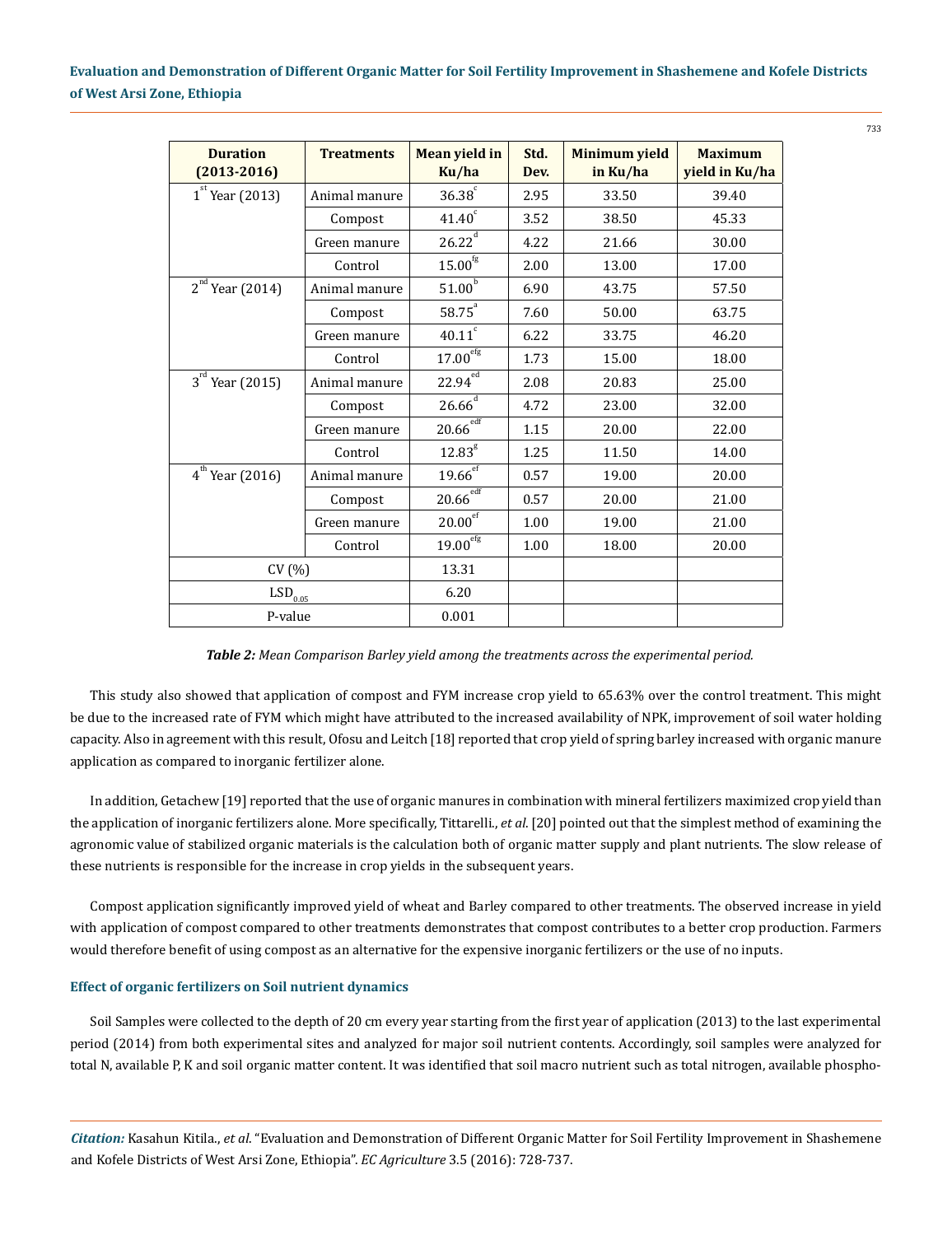| <b>Duration</b>                   | <b>Treatments</b> | <b>Total N</b>                | <b>Avail. P in</b> | Avail. K in           | <b>EC</b> in           | pH                             | <b>SOC</b>                     | C/N                             |
|-----------------------------------|-------------------|-------------------------------|--------------------|-----------------------|------------------------|--------------------------------|--------------------------------|---------------------------------|
| $(2013 - 2016)$                   |                   | (%)                           | ppm                | g/kg soil             | mmhos/cm               |                                | (%)                            |                                 |
| $1st$ Year (2013)                 | Animal manure     | $0.38^b$                      | $46.40^{b}$        | 356.81 <sup>b</sup>   | $0.09^\circ$           | $4.26^{\overline{d}}$          | $8.86^{\circ}$                 | $23.54^{\overline{ef}}$         |
|                                   | Compost           | $0.44$ <sup>a</sup>           | $61.33^{a}$        | 458.77 <sup>a</sup>   | 0.07 <sup>c</sup>      | $4.25^{de}$                    | $8.02^{ab}$                    | $18.54$ <sup>f</sup>            |
|                                   | Green manure      | $0.31^\circ$                  | 37.00 <sup>c</sup> | $259.25^\circ$        | $0.13$ <sup>c</sup>    | 3.99 <sup>e</sup>              | $7.48^{\text{abc}}$            | $23.97$ <sup>ef</sup>           |
|                                   | Control           | $0.15^{\text{ghi}}$           | $15.67^e$          | $130.55^{e}$          | $0.39^{b\overline{c}}$ | $4.00e\overline{d}$            | $7.87^{\mathrm{ab}}$           | $55.06^{\overline{ab}}$         |
| $2nd$ Year (2014)                 | Animal manure     | 0.29 <sup>cd</sup>            | $25.33^{d}$        | $229.03^{\text{cd}}$  | $0.43^{b\overline{c}}$ | $5.27^{a}$                     | $5.64^{\overline{\text{def}}}$ | $19.85$ <sup>ef</sup>           |
|                                   | Compost           | $0.31^\circ$                  | 34.00 <sup>c</sup> | $329.69^{b}$          | $0.96$ <sup>a</sup>    | $5.26^{\circ}$                 | $5.70^{\overline{\text{def}}}$ | $18.35^\mathrm{f}$              |
|                                   | Green manure      | 0.30 <sup>c</sup>             | $25.87^d$          | $131.03^{\circ}$      | $0.09^\circ$           | $5.27^{a}$                     | $5.59$ <sup>def</sup>          | $18.65$ <sup>f</sup>            |
|                                   | Control           | 0.12 <sup>hi</sup>            | 14.00 <sup>e</sup> | $125.02^{\mathrm{e}}$ | $0.69^{a\overline{b}}$ | $5.17^{\text{abc}}$            | $4.42^f$                       | $46.19^{b c}$                   |
| $3^{rd}$ Year (2015)              | Animal manure     | 0.25 <sup>ed</sup>            | 17.23 <sup>e</sup> | $198.67$ <sup>d</sup> | $0.05^{\circ}$         | $4.99^{b\overline{c}}$         | $6.86\sqrt{\frac{bcd}{}}$      | $27.35^{\overline{\text{def}}}$ |
|                                   | Compost           | $0.23$ <sup>ef</sup>          | 22.00 <sup>d</sup> | $259.50^\circ$        | $0.05^{\circ}$         | $5.03^{\overline{\text{abc}}}$ | $6.98\sqrt{\frac{bcd}{}}$      | $30.48^{\overline{de}}$         |
|                                   | Green manure      | $0.18^{\rm fg}$               | 15.83 <sup>e</sup> | 198.00 <sup>d</sup>   | $0.05^{\circ}$         | $4.99^{b\overline{c}}$         | $6.14 \overline{cde}$          | $35.95^{cd}$                    |
|                                   | Control           | $0.11$ <sup>i</sup>           | $19.33^e$          | $111.00^\mathrm{e}$   | 0.06c                  | $4.95^\circ$                   | $6.59^{\overline{bcde}}$       | $59.26^{a}$                     |
| $4^{th}$ Year (2016)              | Animal manure     | $0.17^{g h}$                  | $13.67^e$          | $131.58^{e}$          | $0.06^\circ$           | $5.10^{\overline{\text{abc}}}$ | 5.09 <sup>ef</sup>             | $31.03^{\overline{de}}$         |
|                                   | Compost           | $0.16^{\frac{1}{8}}$          | 19.53 <sup>e</sup> | $125.41^e$            | $0.07^{\circ}$         | 5.20 <sup>a</sup>              | $6.10^{\overline{\text{def}}}$ | $38.95^{\text{cd}}$             |
|                                   | Green manure      | $0.13^{\overline{\text{hi}}}$ | $17.37^{e}$        | $128.27^\mathrm{e}$   | $0.05^{\circ}$         | $5.22^{a\overline{b}}$         | $6.71^{cdef}$                  | $31.68^{\frac{de}{e}}$          |
|                                   | Control           | $0.13^{\overline{hi}}$        | 16.00 <sup>e</sup> | $100.43^\circ$        | 0.06c                  | $5.02^{\text{abc}}$            | $4.81$ <sup>f</sup>            | $37.32^{cd}$                    |
| CV(%)                             |                   | 12.58                         | 13.12              | 13.12                 | 12.00                  | 3.31                           | 15.68                          | 21.03                           |
| $\mathrm{LSD}_{\underline{0.05}}$ |                   | 0.05                          | 5.70               | 5.70                  | 0.40                   | 0.26                           | 1.69                           | 11.70                           |
| P-value                           |                   | 0.000                         | 0.000              | 0.000                 | 0.028                  | 0.000                          | 0.008                          | 0.021                           |

rous and potassium are significantly different (at p < 0.05) among the treatments at all cropping season except in the fourth year where the there are no significance differences in soil nutrient contents among the treatments (Table 3 and 4).

*Table 3: Mean comparison of soil chemical properties at Garmama FTC, Kofele.*

Total nitrogen, available phosphorous and potassium in the soil is higher than control treatment in the first, second and third cropping but are in similar status with control in the fourth cropping season (Table 3 and 4). On the other hand, soil macronutrients (total nitrogen, available phosphorous and potassium) contents at the first cropping season is higher than the rest of the cropping season. Soil macro nutrient contents showed decreasing trend from the first through the fourth cropping season. This is mainly attributed to continuous nutrient utilization or available by the crop and losses through leaching. C/N showed an increasing trend from the first cropping time to the last cropping season  $(4<sup>th</sup> year)$ . This is mainly due to decreased in total nitrogen over the experimental period. C/N ratio of organic material can be used as a good indicator of nutrient supply. Other similar studies by Weber., *et al*. [21], who found the C/N ratio clearly increased, from 10.7 up to 22.2, in the third year after municipal solid waste compost application. This behavior can be explained by a depletion of N reserve, probably because of plant N uptake.

As regards the P from organic amendments, Helk., *et al*. (2001) reported that compost applications can increase plant available P in the soil. The soil extractable P concentration increased on average from 7.2 to 86 mg kg−1 soil with enhanced application rates from 0 to 200 t ha−1 (Zhang., *et al*. 2006). Furthermore, Eghball (2002) suggested that 4-year beef cattle manure and composted manure application based on N needs of corn could eventually result in soil accumulation of P, since the manure or compost N/P ratio is usually smaller than the corn N/P uptake ratio. Overall literature analysis demonstrates that several organic amendments' long-lasting applications enhanced soil available potassium, extractable phosphorous and organic carbon content, and resulted in delayed N availability. When applied to soil,

*Citation:* Kasahun Kitila., *et al*. "Evaluation and Demonstration of Different Organic Matter for Soil Fertility Improvement in Shashemene and Kofele Districts of West Arsi Zone, Ethiopia". *EC Agriculture* 3.5 (2016): 728-737.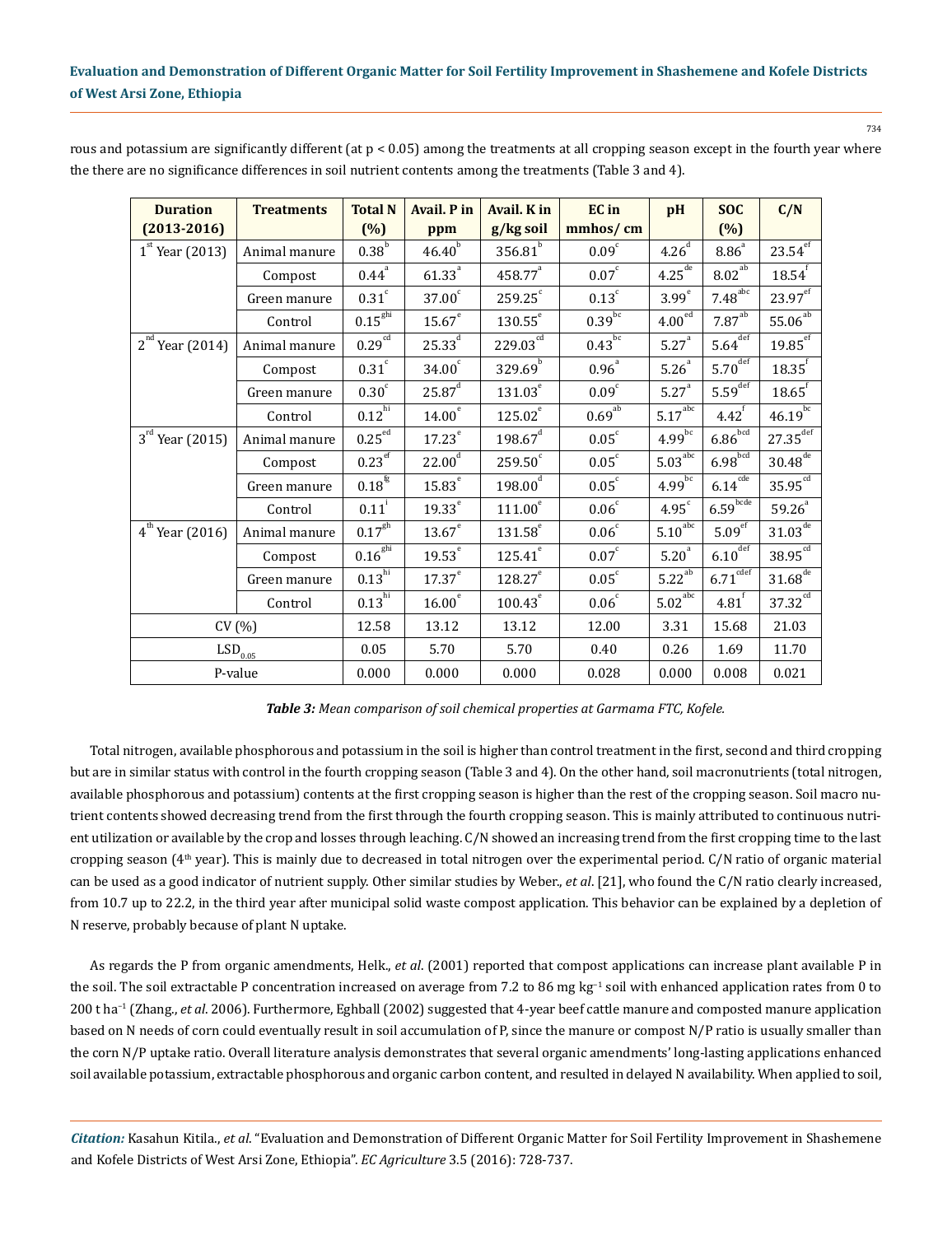| <b>Duration</b>       | <b>Treatments</b> | <b>Total</b>         | <b>Avail. P</b>                                    | Avail. K in                       | <b>EC</b> in           | pH                                                | <b>SOC</b>                  | C/N                                        |
|-----------------------|-------------------|----------------------|----------------------------------------------------|-----------------------------------|------------------------|---------------------------------------------------|-----------------------------|--------------------------------------------|
| $(2013 - 2016)$       |                   | N(%)                 | in ppm                                             | g/kg soil                         | mmhos/cm               |                                                   | (%)                         |                                            |
| $1st$ Year (2013)     | Animal manure     | $0.44^{a}$           | $105.27^{\rm ab}$                                  | $226.73^\mathrm{ab}$              | $0.29^{ab}$            | $5.45^{ed}$                                       | $8.57^{a}$                  | $19.72^{\mathrm{efg}}$                     |
|                       | Compost           | $0.47$ <sup>a</sup>  | $80.53^{\mathrm{a}\mathrm{b}\mathrm{c}\mathrm{d}}$ | $321.67$ <sup>a</sup>             | $0.29^{ab}$            | 5.33 <sup>e</sup>                                 | $8.52$ <sup>a</sup>         | $18.03^{\mathrm{e}\mathrm{\overline{fg}}}$ |
|                       | Green manure      | 0.36 <sup>b</sup>    | $104.07^{\mathrm{ab}}$                             | $128.79^{\overline{\text{bcde}}}$ | $0.32^{a}$             | $5.47^{\rm cde}$                                  | $8.27$ <sup>ab</sup>        | $22.94$ <sup>efg</sup>                     |
|                       | Control           | $0.20^{\rm fg}$      | $48.33^{\text{cde}}$                               | $48.33^{e}$                       | $0.27^{\text{abc}}$    | $5.44^{d\overline{e}}$                            | $8.29^{ab}$                 | $41.60^{a}$                                |
| $2^{nd}$ Year (2014)  | Animal manure     | $0.35$ <sub>bc</sub> | $88.07^{\text{abcd}}$                              | $112.24^{ed}$                     | $0.21^{c\overline{d}}$ | 6.00 <sup>a</sup>                                 | 5.64 <sup>cd</sup>          | $16.07^{\rm fg}$                           |
|                       | Compost           | $0.42^{\circ}$       | $99.36$ <sup>abc</sup>                             | $209.00^{b\bar{c}\bar{d}}$        | $0.23$ <sup>bc</sup>   | 6.03 <sup>a</sup>                                 | $5.70^{\text{cd}}$          | 13.50 <sup>g</sup>                         |
|                       | Green manure      | 0.29 <sup>cd</sup>   | $95.54^{abc}$                                      | $101.43^\circ$                    | $0.21$ <sup>cd</sup>   | $5.90^{\text{abc}}$                               | $5.60^{\rm cd}$             | $18.69$ <sup>efg</sup>                     |
|                       | Control           | $0.19^{\rm fg}$      | $37.67^{\frac{de}{de}}$                            | $43.33^{e}$                       | 0.21cd                 | $5.93^{\rm ab}$                                   | $5.42^{cd}$                 | $31.01^{bcd}$                              |
| $3^{rd}$ Year (2015)  | Animal manure     | $0.26$ <sup>de</sup> | $55.02_{\frac{\text{bcde}}{\text{}}}\$             | $104.00^\mathrm{e}$               | $0.12$ <sup>f</sup>    | $5.81^{\text{abc}}$                               | $6.86\textsuperscript{abc}$ | $26.19^{\overline{cde}}$                   |
|                       | Compost           | 0.30 <sup>cd</sup>   | 55.55                                              | $123.00^{cde}$                    | 0.12 <sup>f</sup>      | $5.78^{\text{abc}}$                               | $6.99$ <sup>abc</sup>       | $23.35^{\mathrm{efg}}$                     |
|                       | Green manure      | $0.23$ <sup>ef</sup> | $60.54^{\text{bcde}}$                              | $217.33^{bc}$                     | $0.11$ <sup>f</sup>    | $5.74$ <sup>abcd</sup>                            | 6.14 <sup>cd</sup>          | $26.82$ <sup>cde</sup>                     |
|                       | Control           | $0.18^{\rm fg}$      | $26.33^e$                                          | $41.67^e$                         | 0.10 <sup>f</sup>      | $5.75^{\overline{\mathrm{abcd}}}$                 | $6.60\sqrt{b^{cd}}$         | $37.24^{\overline{ab}}$                    |
| $4^{th}$ Year (2016)  | Animal manure     | $0.19^{\rm fg}$      | $30.12^e$                                          | $73.33^e$                         | 0.10 <sup>f</sup>      | $5.83^{\mathrm{a}\mathrm{b}\mathrm{c}\mathrm{d}}$ | 5.09 <sup>d</sup>           | $26.31$ <sup>cde</sup>                     |
|                       | Compost           | $0.21^{\mathrm{ef}}$ | $57.67^{cde}$                                      | $60.13^e$                         | $0.13$ <sup>ef</sup>   | $5.50^{\overline{\text{bcd}}}$                    | $6.11^{cd}$                 | $30.36^{bcd}$                              |
|                       | Green manure      | 0.20 <sup>fg</sup>   | $61.72^{\text{cde}}$                               | $48.63^e$                         | $0.12$ <sup>f</sup>    | $5.63$ <sup>abcd</sup>                            | $6.71^{\overline{bcd}}$     | $33.77^{\rm abc}$                          |
|                       | Control           | $0.17^{8}$           | 23.00 <sup>e</sup>                                 | $49.83^e$                         | $0.14$ <sup>def</sup>  | $5.88^{\overline{\text{abcd}}}$                   | $5.92^{\rm cd}$             | $33.90$ <sup>abc</sup>                     |
| CV(%)                 |                   | 11.50                | 40.94                                              | 35.77                             | 25.26                  | 4.62                                              | 15.8                        | 23.22                                      |
| $\mathrm{LSD}_{0.05}$ |                   | 0.05                 | 52.59                                              | 100.77                            | 0.07                   | 0.44                                              | 1.74                        | 10.12                                      |
| P-value               |                   | 0.001                | 0.017                                              | 0.001                             | 0.005                  | 0.037                                             | 0.008                       | 0.001                                      |

manure, compost, and other organic amendments undergo microbial transformations that release plant-available N over time. Volatilization, denitrification, and leaching result in N losses from the soil reduce the amount of N that can be used by crops.

*Table 4: Mean comparison of soil chemical properties at Halache FTC, Shashemene.*

Available levels of NPK after the second crop harvest were higher than those of the first crop cycle indicating that mineralization of NPK increased with time after the initial application of the organic amendments. Other similar studies also confirmed that irrespective of the manure type, soil available levels of N and P increased with increasing rates of application and experimental duration by Maerere., *et al*. [22]. Miller [23] also highlighted that organic material application to cropland could affect soil properties, but the effects generally may not be apparent over a short time period.

Availability of the nutrients for plant growth will depend on their breakdown and release from the organic components. Studies showed that about 70 to 80% of the phosphorus (P) and 80 to 90% of the potassium (K) will be available from manure in the first year after application (Zhang., *et al*. 2006). This study added, N availability is more complex than determining P and K availability. Most of the N in manure is in the organic form and essentially the entire N in compost is organic. Organic N is unavailable for uptake until microorganisms degrade the organic compounds that contain it. A smaller fraction of the N in manure is in the ammonium/ammonia or inorganic form. The ammonium-N form is a readily available fraction. Other inorganic forms such as nitrate and nitrite can also exist, but their quantities are usually very low [24].

*Citation:* Kasahun Kitila., *et al*. "Evaluation and Demonstration of Different Organic Matter for Soil Fertility Improvement in Shashemene and Kofele Districts of West Arsi Zone, Ethiopia". *EC Agriculture* 3.5 (2016): 728-737.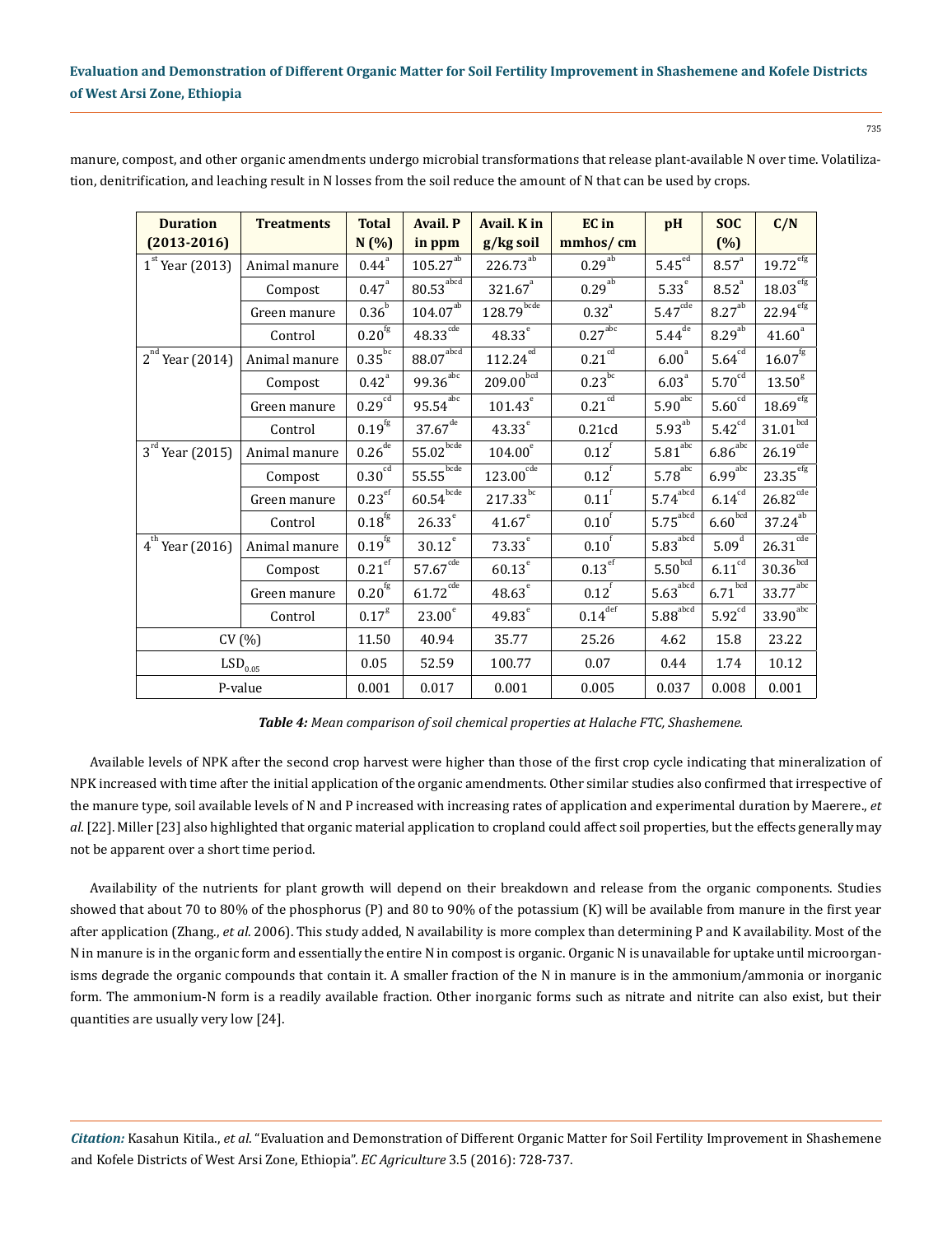### **Conclusion and Recommendations**

The study showed that both wheat and barley yield were enhanced by the application of compost, Animal manure and green manure. Application of compost produces more crop yield than Animal manure and green manure. Maximum crop yield was attained at the second harvesting and reduced gradually in the third and fourth cropping season. Application of organic fertilizers improved the chemical properties of the soil when compared to the control. On the other hand, nutrient availability for the crop reached the maximum in the second year.

The residual effects of the manure and compost are important. Some benefit will be obtained in the second and third years following application. When manure and compost are used to fertilize crops, soil organic matter will increase over time and subsequent rates of application can generally be reduced because of increased nutrient cycling. Continuous use of manure or compost can lead to high levels of residual N, P, and other nutrients. Taking into account residual release of N in subsequent years should help to avoid excessive applications. Remember that some manures and composts contain high levels of P, so if organic nutrient sources are regularly applied at rates to meet crop N demands, the amount of P in the soil can build up to excessively high levels. Use of soil tests, plant tissue tests, and monitoring of crop growth will help in determining the amount of residual N and other nutrients in the soil and the need for further applications.

#### Recommendations

- $\triangleright$  Thus, it was recommended that the farmers can use organic fertilizers in their fields to full fill the deficiency of mineral nutrition in the soil. Because the synthetic fertilizers are now days become beyond the bought capacity of the farmers.
- $\triangleright$  Maximum crop yield was obtained in the second year while showing decreasing trend in the third and fourth years. Therefore, it is advisable farmers to reapply organic fertilizers starting from the third cropping season.
- $\triangleright$  Use of compost resulted in high yield for both crops followed by Animal manure and green manure. Therefore, it is advisable to use compost as strategy to improve soil fertility and increasing crop yield.

### **Bibliography**

- 1. Kassie M., *et al*[. "Estimating Returns to Soil Conservation Adoption in the Northern Ethiopian Highlands".](http://onlinelibrary.wiley.com/doi/10.1111/j.1574-0862.2008.00295.x/abstract) *Agricultural Economics* 38.2 [\(2008\): 213-232.](http://onlinelibrary.wiley.com/doi/10.1111/j.1574-0862.2008.00295.x/abstract)
- 2. Assefa Abegaz. "Farm management in mixed crop-livestock systems in the Northern Highlands of Ethiopia". PhD thesis Wageningen University, Wageningen, the Netherlands (2005).
- 3. [Hailu Araya. "The effect of compost on soil fertility enhancement and yield increment Under smallholder farming: A case of Tahatai](http://agriprofocus.com/upload/Hailu_PDF_with_color_chart1420457303.pdf)  [Maci chew district of Tigray region, Ethiopia" \(2010\).](http://agriprofocus.com/upload/Hailu_PDF_with_color_chart1420457303.pdf)
- 4. Getachew Agegnehu., *et al*[. "Influence of integrated soil fertility management in wheat and tef productivity and soil chemical proper](http://www.scielo.cl/scielo.php?script=sci_arttext&pid=S0718-95162014000300002)ties in the highland tropical environment". *[Journal of Soil Science and Plant Nutrition](http://www.scielo.cl/scielo.php?script=sci_arttext&pid=S0718-95162014000300002)* 14.3 (2014).
- 5. "Ethiopia: Soil fertility initiative. Concept paper, report no. 98/028 CP-ETH, FAO/World Bank cooperative program". *FAO, Rome* (1998).
- 6. Heileselassie Amare., *et al*[. "Assessment of soil nutrient depletion and its spatial variability on smallholders' mixed farming systems](https://www.researchgate.net/file.PostFileLoader.html?id=576aab0ab0366df6b158141a&assetKey=AS%3A375796997869570%401466608394516)  [in Ethiopia using partial versus full nutrient balances".](https://www.researchgate.net/file.PostFileLoader.html?id=576aab0ab0366df6b158141a&assetKey=AS%3A375796997869570%401466608394516) *Agriculture Ecosystems and Environment* 108 (2005): 1-16.
- 7. Mahajan A., *et al*[. "Integrated nutrient management in sustainable rice-wheat cropping system for food security in India".](https://www.researchgate.net/publication/267386083_INTEGRATED_NUTRIENT_MANAGEMENT_IN_SUSTAINABLE_RICE-WHEAT_CROPPING_SYSTEM_FOR_FOOD_SECURITY_IN_INDIA) *SAARC [Journal of Agriculture](https://www.researchgate.net/publication/267386083_INTEGRATED_NUTRIENT_MANAGEMENT_IN_SUSTAINABLE_RICE-WHEAT_CROPPING_SYSTEM_FOR_FOOD_SECURITY_IN_INDIA)* 6.2 (2008): 29-32.
- 8. Satyanarayana V., *et al*[. "Influence of integrated use of farmyard manure and inorganic fertilizers on yield and yield components of](http://www.tandfonline.com/doi/abs/10.1081/PLN-120014062)  irrigated lowland rice". *[Journal of Plant Nutrition](http://www.tandfonline.com/doi/abs/10.1081/PLN-120014062)* 25.10 (2002): 2081-2090.

*Citation:* Kasahun Kitila., *et al*. "Evaluation and Demonstration of Different Organic Matter for Soil Fertility Improvement in Shashemene and Kofele Districts of West Arsi Zone, Ethiopia". *EC Agriculture* 3.5 (2016): 728-737.